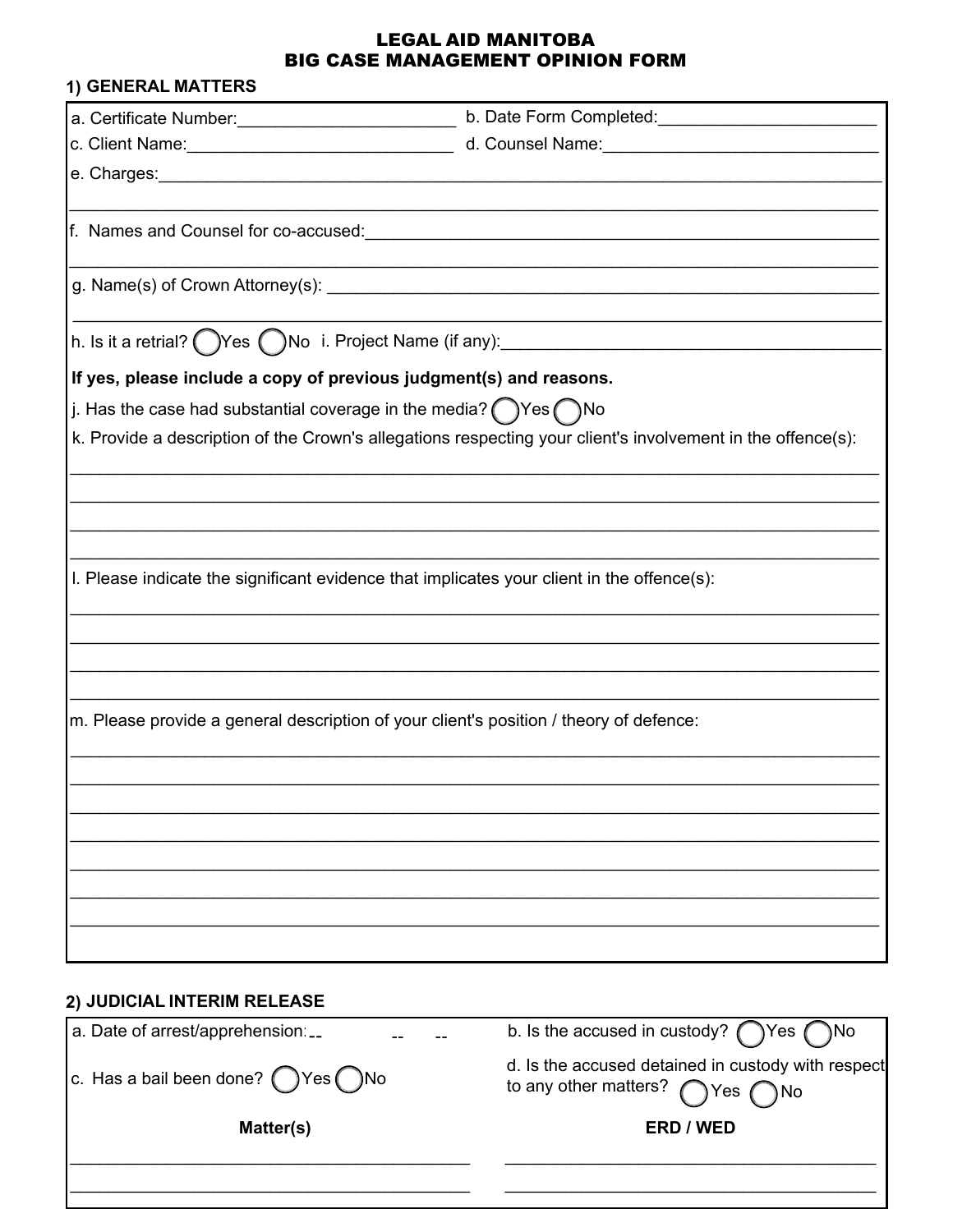## **3) JUNIOR COUNSEL**

| JUNIUR UUUNJEL                                                                                                                                                                                                                          |                      |
|-----------------------------------------------------------------------------------------------------------------------------------------------------------------------------------------------------------------------------------------|----------------------|
| a. Request for Junior Counsel: Yes<br>`)No<br>b. Junior Counsel Name:                                                                                                                                                                   |                      |
| <b>Junior Counsel Tasks:</b>                                                                                                                                                                                                            |                      |
| (List tasks which will be assigned)                                                                                                                                                                                                     |                      |
|                                                                                                                                                                                                                                         |                      |
|                                                                                                                                                                                                                                         |                      |
|                                                                                                                                                                                                                                         |                      |
|                                                                                                                                                                                                                                         |                      |
|                                                                                                                                                                                                                                         |                      |
| Task: with the contract of the contract of the contract of the contract of the contract of the contract of the                                                                                                                          |                      |
| c. Junior Counsel Court Attendance Required: _______<br>days                                                                                                                                                                            |                      |
| 4) PROCEDURAL INFORMATION<br><b>Preliminary Hearing / Trial Budget</b>                                                                                                                                                                  |                      |
| a. Preparation time expended by Senior Counsel to date: hours                                                                                                                                                                           |                      |
| b. Number of days set for pre-trial motions: days                                                                                                                                                                                       |                      |
| c. Have judicial pre-trials been scheduled or already held? $($ $)$ Yes $($ $)$ No                                                                                                                                                      | d. If yes, how many? |
| <b>Preliminary Hearing</b>                                                                                                                                                                                                              | <b>Trial</b>         |
| e. Number of days set (in court days):                                                                                                                                                                                                  |                      |
| Please list actual dates:                                                                                                                                                                                                               |                      |
| f. Direct Indictment? ( )Yes ( )No                                                                                                                                                                                                      |                      |
| g. Has the preliminary hearing already been completed? $\bigcap$ Yes $\bigcap$ No                                                                                                                                                       |                      |
| h. Outcome:<br>accused ordered to stand trial in respect of the offence charged in the information OR<br>accused ordered to stand trial in respect of another or additional indictible offence with respect to<br>the same information. |                      |
| <b>Disclosure</b>                                                                                                                                                                                                                       |                      |

| a. List the volume and type of disclosure material (list all those which apply): |                 |                     |
|----------------------------------------------------------------------------------|-----------------|---------------------|
| Hard copy pages                                                                  | Quantity        | <b>Content Type</b> |
| <b>CD ROM Disks</b>                                                              |                 |                     |
| <b>DVD Disks</b>                                                                 |                 |                     |
| <b>Videotapes</b>                                                                |                 |                     |
| <b>Transcripts</b>                                                               |                 |                     |
| <b>Expert Reports</b>                                                            |                 |                     |
| Photographs/Video                                                                |                 |                     |
| <b>Surveillance</b>                                                              |                 |                     |
|                                                                                  |                 |                     |
|                                                                                  |                 |                     |
|                                                                                  |                 |                     |
| Is disclosure substantially complete?                                            | )Yes (<br>- )No |                     |
| Is a motion for disclosure needed?                                               | ) No<br>Yes (   |                     |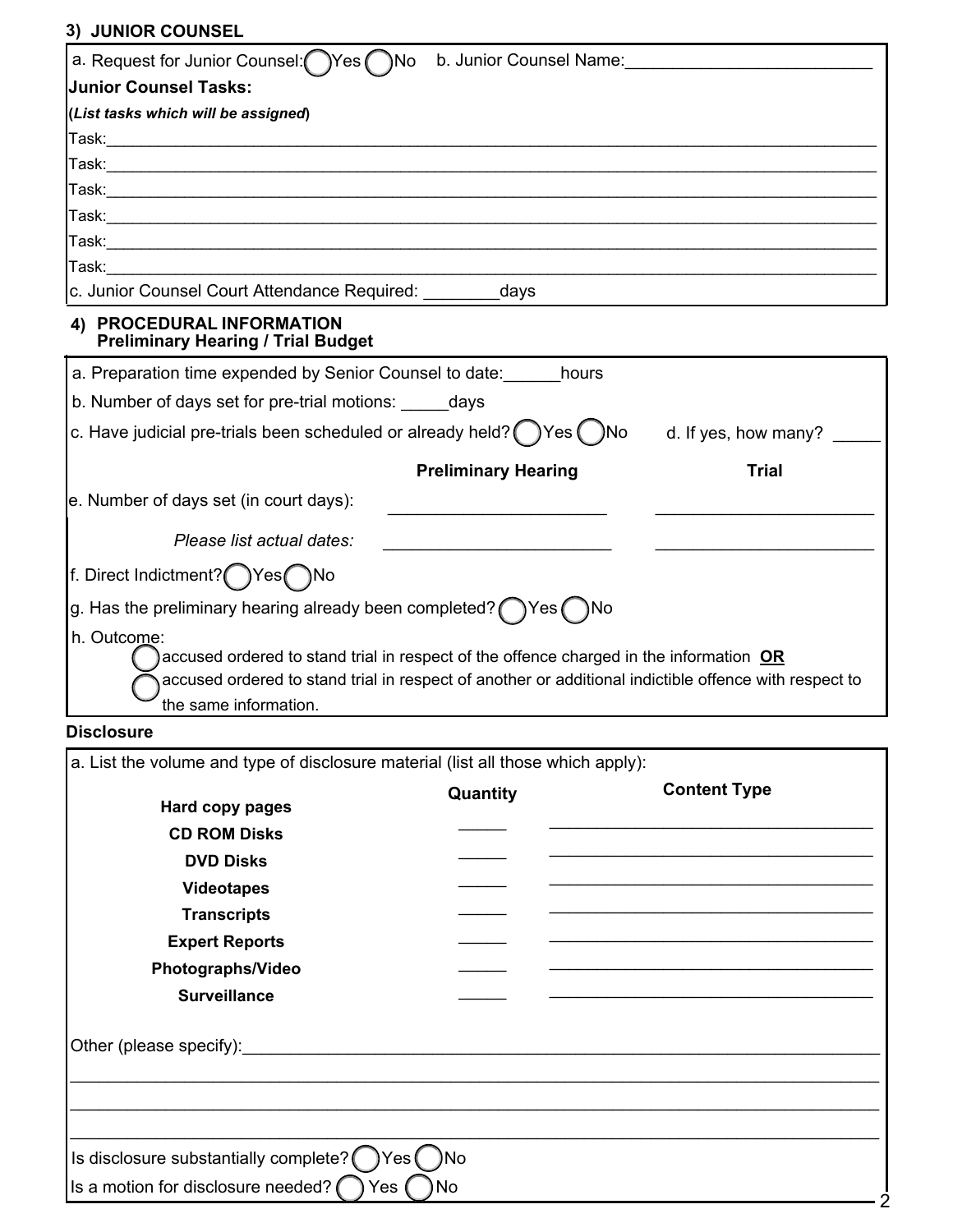| Witnesses |  |
|-----------|--|
|-----------|--|

|                                                                                |                          | a. Number of police witnesses: ______ b. Police witnesses to be called at preliminary hearing / trial:                    |
|--------------------------------------------------------------------------------|--------------------------|---------------------------------------------------------------------------------------------------------------------------|
|                                                                                |                          | c. Number of civilian witnesses: ______ d. Civilian witnesses to be called at preliminary hearing / trial:                |
| e. Is any expert evidence anticipated in this case? $\bigcap$ Yes $\bigcap$ No |                          |                                                                                                                           |
|                                                                                | <b>Area of Expertise</b> | <b>Rationale</b>                                                                                                          |
| By the Crown                                                                   |                          |                                                                                                                           |
|                                                                                |                          |                                                                                                                           |
|                                                                                |                          |                                                                                                                           |
| By the Defence                                                                 |                          |                                                                                                                           |
|                                                                                |                          |                                                                                                                           |
|                                                                                |                          |                                                                                                                           |
|                                                                                |                          |                                                                                                                           |
| <b>Issue of Fitness</b>                                                        |                          |                                                                                                                           |
| a. Is any issue of mental capacity likely to be raised? $\bigcap$ Yes (        |                          | ) No                                                                                                                      |
| b. If yes, by whom: $\bigcap$ The Prosecutor $\bigcirc$ The Defence            |                          |                                                                                                                           |
| c. Hearing anticipated respecting: fitness to stand trial (                    |                          | NCR (                                                                                                                     |
| <b>Disbursements</b>                                                           |                          |                                                                                                                           |
| <b>Estimated Disbursement Costs</b>                                            | Cost                     | <b>Rationale</b>                                                                                                          |
| Private Investigator                                                           |                          |                                                                                                                           |
|                                                                                |                          |                                                                                                                           |
| <b>Expert Witness report</b>                                                   |                          |                                                                                                                           |
|                                                                                |                          |                                                                                                                           |
| <b>Expert Witness</b>                                                          |                          |                                                                                                                           |
|                                                                                |                          |                                                                                                                           |
| Other                                                                          |                          |                                                                                                                           |
|                                                                                |                          |                                                                                                                           |
|                                                                                |                          |                                                                                                                           |
| Total estimated disbursement costs:                                            |                          |                                                                                                                           |
|                                                                                |                          |                                                                                                                           |
|                                                                                |                          |                                                                                                                           |
| <b>5) EVIDENTIARY MOTIONS</b><br><b>Motion(s) to Exclude Evidence</b>          |                          |                                                                                                                           |
|                                                                                |                          |                                                                                                                           |
| is seeking to have evidence excluded:                                          |                          | Will counsel file a formal motion to exclude evidence? $\bigcirc$ Yes $\bigcirc$ No If yes, please list reason(s) counsel |
| Motion                                                                         | <b>Rationale</b>         |                                                                                                                           |
|                                                                                |                          |                                                                                                                           |
|                                                                                |                          |                                                                                                                           |
|                                                                                |                          |                                                                                                                           |
|                                                                                |                          |                                                                                                                           |
|                                                                                |                          |                                                                                                                           |
|                                                                                |                          |                                                                                                                           |
|                                                                                |                          |                                                                                                                           |